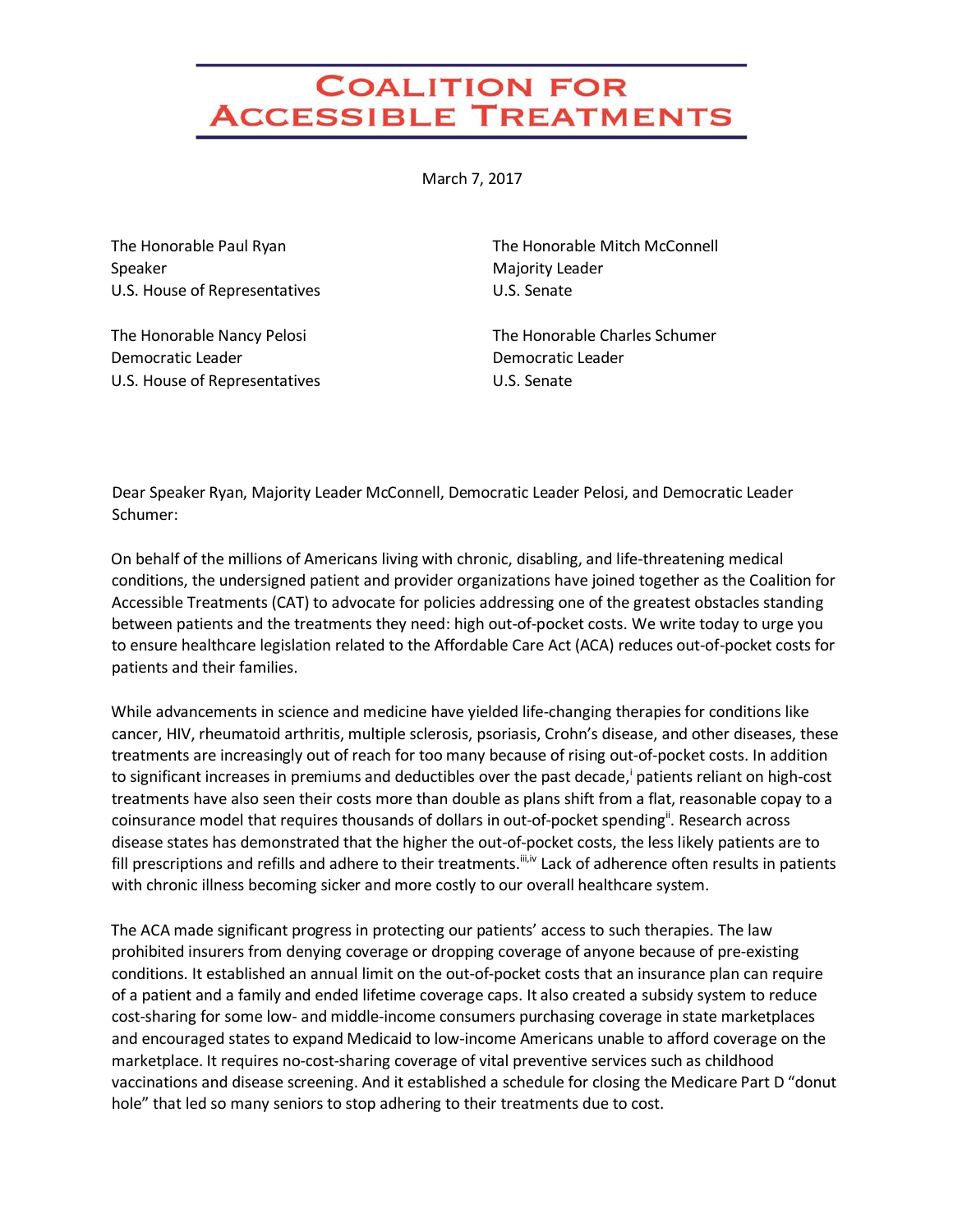Even with these protections, there are still too many Americans who leave their prescriptions at the pharmacy counter due to cost—even in the face of disability or death. That's why our coalition would like to work with you and your colleagues to help develop policies that continue to protect patients with chronic or life-threatening conditions attain access to the treatments they need.

While each of our individual organizations has additional perspectives on various aspects of the ACA, as the Coalition for Accessible Treatments, we are united in our support for innovative solutions that reduce barriers to necessary therapies. We are open to novel ideas and approaches but believe any legislation intended to address the ACA must achieve the following goals related to affordability:

- Reduce out-of-pocket costs by promoting lower deductibles, flat copays in place of coinsurance for essential therapies, access to necessary healthcare provider expertise, and no-cost-sharing preventive care;
- Prevent insurers from discriminating against patients with costly medical conditions through benefit packages designed to shift costs to the most vulnerable patients;
- Provide access to an insurance coverage option for low-income consumers that includes reduced cost-sharing so patients can afford to use their insurance when needed; and
- Provide premium and cost-sharing assistance to consumers purchasing coverage on the individual market.

On behalf of the millions of patients we represent, the Coalition for Accessible Treatments urges you to work with us and our colleagues in the patient and provider communities to ensure that no patient is left without the ability to get the treatment that can improve or save their lives.

## Sincerely,

The AIDS Institute Alliance for the Adoption of Innovations in Medicine Alpha-1 Foundation American Academy of Neurology American Academy of Pediatrics American Autoimmune Related Diseases Assn American College of Rheumatology American Society of Hematology Arthritis Foundation Crohn's and Colitis Foundation GBS-CIDP Foundation International Hemophilia Federation of America Hepatitis Foundation International

Immune Deficiency Foundation Leukemia and Lymphoma Society Lupus and Allied Diseases Association, Inc. Lupus Foundation of America National Hemophilia Foundation National Organization for Rare Diseases National Psoriasis Foundation Patient Access Network Foundation Pulmonary Hypertension Association Scleroderma Foundation Susan G. Komen U.S. Hereditary Angioedema Association